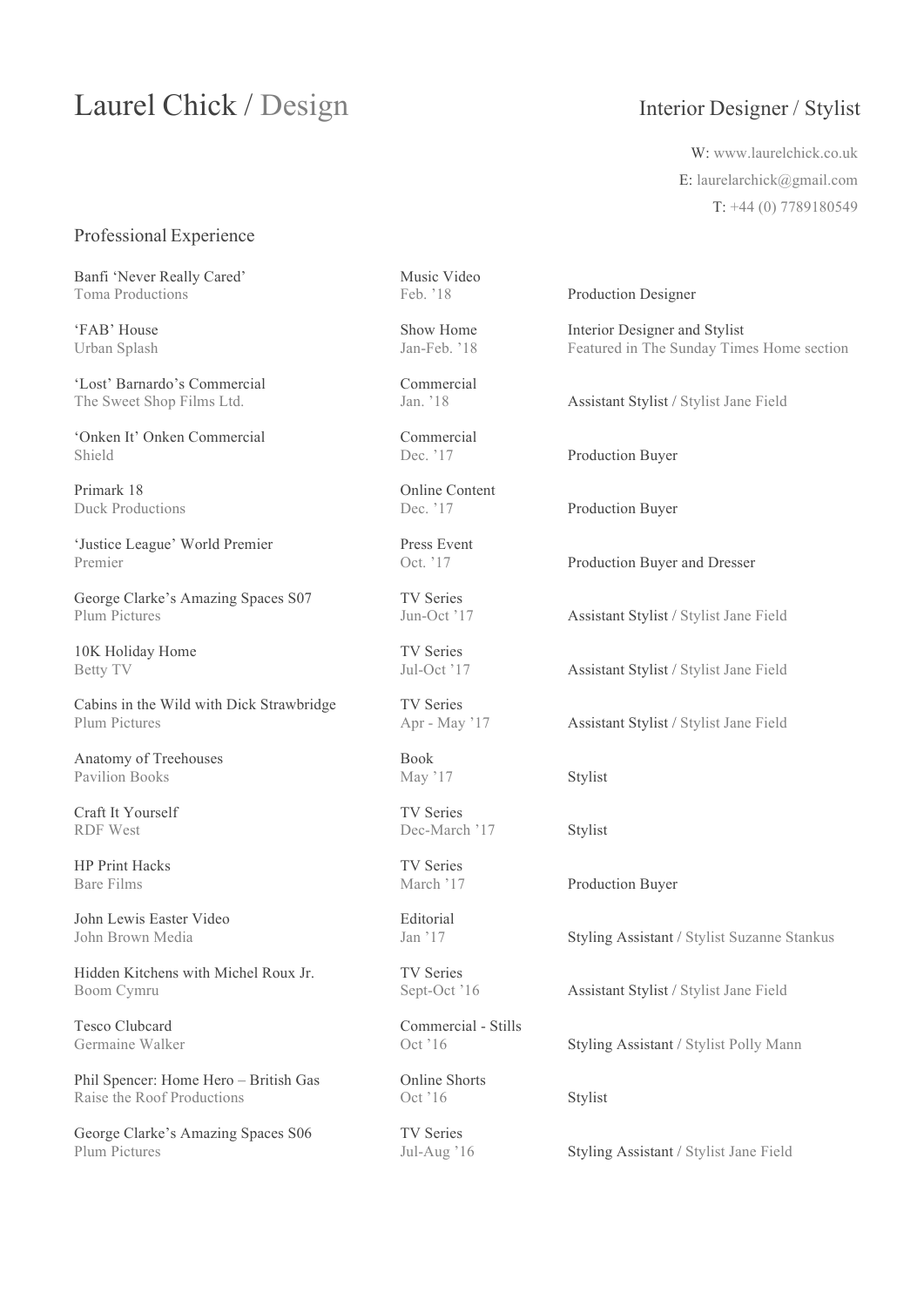## Laurel Chick / Design Interior Designer / Stylist

W: www.laurelchick.co.uk E: laurelarchick@gmail.com T: +44 (0) 7789180549

### Professional Experience

Selling Houses with Amanda Lamb S04 TV Series Reef TV Aug '16 Stylist

George Clarke's Old House, New Home TV Series Amazing Productions Jun '16 Stylist

Fill Your House for Free TV Series Raise the Roof Productions Apr-Jun '16 Stylist

John Lewis A/W '16 Home Book Editorial

The Co-op Summer Commercial Commercial

'First Never Follows' Adidas Commercial

Marks & Spencer Still Life

Jake Bugg 'Gimmie the Love' Music Video

The Body Shop Still Life

George Clarke's Old House, New Home TV Series Amazing Productions **Jan-Feb '16** Styling Assistant / Stylist Hannah Cork

Surface View Editorial

Miike Snow 'Genghis Khan' Music Video

JHP Design Retail Design

The Indian Doctor TV Drama

Rexona Commercial - Stills

Spring Studios Feb '16 - Present Stylist

John Brown Media Jun '16 Styling Assistant / Stylist Suzanne Stankus

The Mill Sept-Oct '16 Styling Assistant / Stylist Polly Mann

Pulse Apr '16 Styling Assistant / Stylist Emma Savill

Some Such Apr '16 Styling Assistant / Stylist Emma Savill

A+ March '16 Styling Assistant / Stylist Emma Savill

Darling Creative Feb '16 Asst. Food Stylist / Stylist Lucy Harvey

Surface View Feb'16 Styling Assistant / Stylist Lucy Gough

Pulse Dec '16 Styling Assistant / Stylist Emma Savill

Design Studio 2011 - 2015 Middle Weight Designer

Rondo Media May-July '11 Art Department Assistant / Venita Gribble